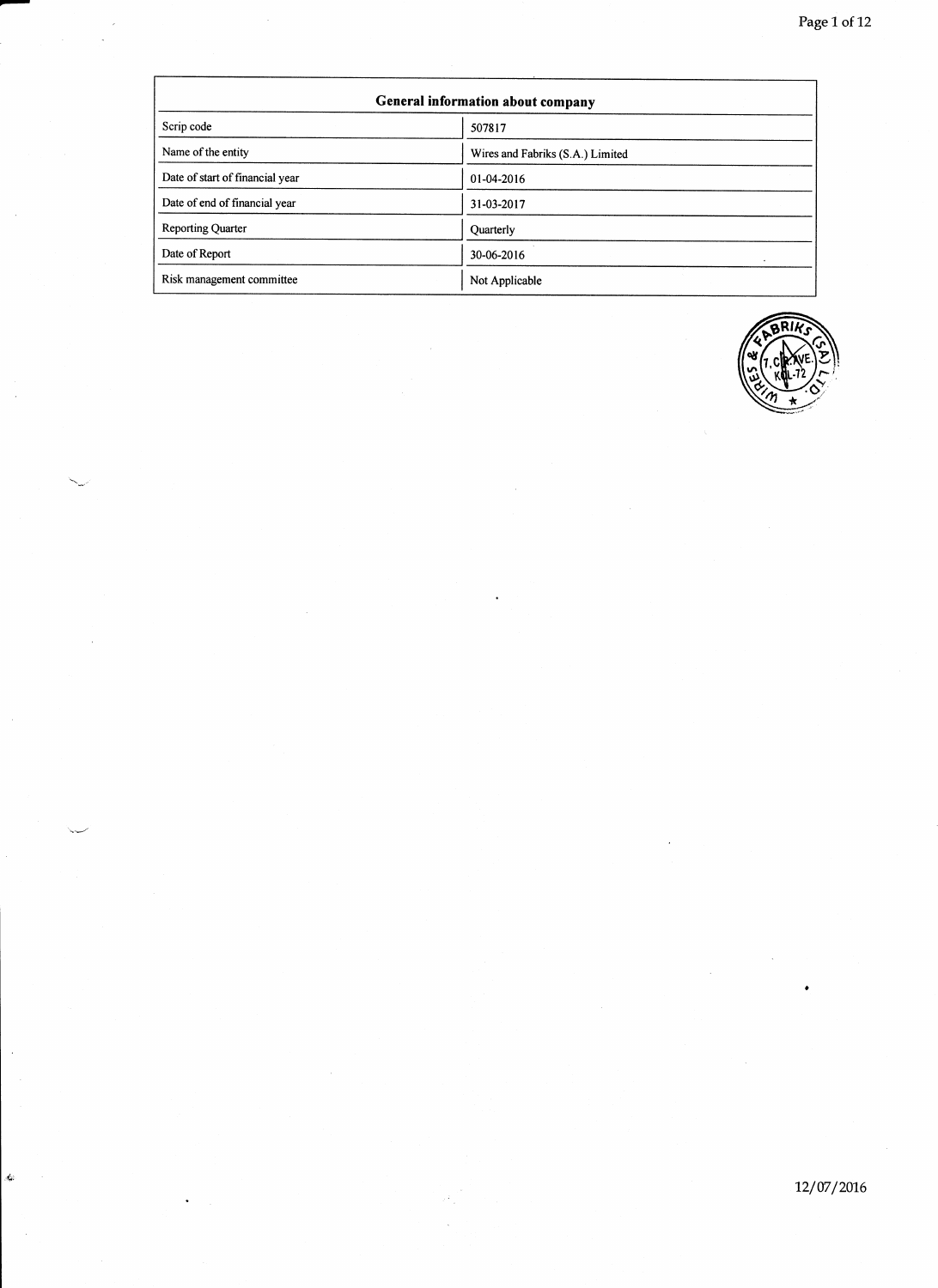|                |                      |                              |            |          |                                                                                      |                            |                                 | Annexure I                                       |                      |                                            |                                                                                      |                                                                                                             |                                                                                                                        |       |
|----------------|----------------------|------------------------------|------------|----------|--------------------------------------------------------------------------------------|----------------------------|---------------------------------|--------------------------------------------------|----------------------|--------------------------------------------|--------------------------------------------------------------------------------------|-------------------------------------------------------------------------------------------------------------|------------------------------------------------------------------------------------------------------------------------|-------|
|                |                      |                              |            |          | Annexure I to be submitted by listed entity on quarterly basis                       |                            |                                 |                                                  |                      |                                            |                                                                                      |                                                                                                             |                                                                                                                        |       |
|                |                      |                              |            |          |                                                                                      |                            |                                 | I. Composition of Board of Directors             |                      |                                            |                                                                                      |                                                                                                             |                                                                                                                        |       |
|                |                      |                              |            |          |                                                                                      |                            |                                 |                                                  |                      |                                            | Disclosure of notes on composition of board of directors explanatory                 |                                                                                                             |                                                                                                                        |       |
|                |                      |                              |            |          | Is there any change in composition of board of directors compare to previous quarter |                            |                                 |                                                  |                      |                                            |                                                                                      |                                                                                                             |                                                                                                                        |       |
| Sr             | Title<br>(Mr)<br>Ms) | Name of<br>the<br>Director   | PAN        | DIN      | Category 1<br>of directors                                                           | Category 2<br>of directors | Category<br>$3$ of<br>directors | Date of<br>appointment<br>in the<br>current term | Date of<br>cessation | Tenure<br>of<br>director<br>(in<br>months) | No of<br>Directorship<br>in listed<br>entities<br>including<br>this listed<br>entity | Number of<br>memberships<br>in Audit/<br>Stakeholder<br>Committee<br>(s) including<br>this listed<br>entity | No of post<br>of<br>Chairperson<br>in Audit/<br>Stakeholder<br>Committee<br>held in<br>listed<br>entities<br>including | Notes |
|                | Mr                   | Kishan<br>Kumar<br>Khaitan   | AFWPK4315F | 00514864 | Executive<br>Director                                                                | Chairperson                | MD                              | 14-08-1978                                       |                      |                                            |                                                                                      |                                                                                                             | this listed<br>entity                                                                                                  |       |
| $\overline{c}$ | Mr                   | Mahendra<br>Kumar<br>Khaitan | AFWPK4314E | 00459612 | Executive<br>Director                                                                | Not<br>Applicable          | CEO-<br><b>MD</b>               | 26-06-1989                                       |                      |                                            | -1<br>ı                                                                              | 0                                                                                                           | $\bf{0}$                                                                                                               |       |
| 3              | Mr                   | Devesh<br>Khaitan            | AGVPK4801G | 00820595 | Executive<br>Director                                                                | Not<br>Applicable          |                                 | 27-06-2014                                       |                      |                                            | -1                                                                                   | $\overline{2}$                                                                                              | $\mathbf 0$                                                                                                            |       |
| 4              | Mr                   | Satish<br>Aimera             | ACMPA7426L | 00208919 | Non-<br>Executive -<br>Independent<br>Director                                       | Not<br>Applicable          |                                 | 30-03-2015                                       |                      | 15                                         | $\overline{\bf 4}$                                                                   | $\overline{\mathbf{c}}$                                                                                     | 0<br>$\overline{\bf{4}}$                                                                                               |       |

.<br>Na

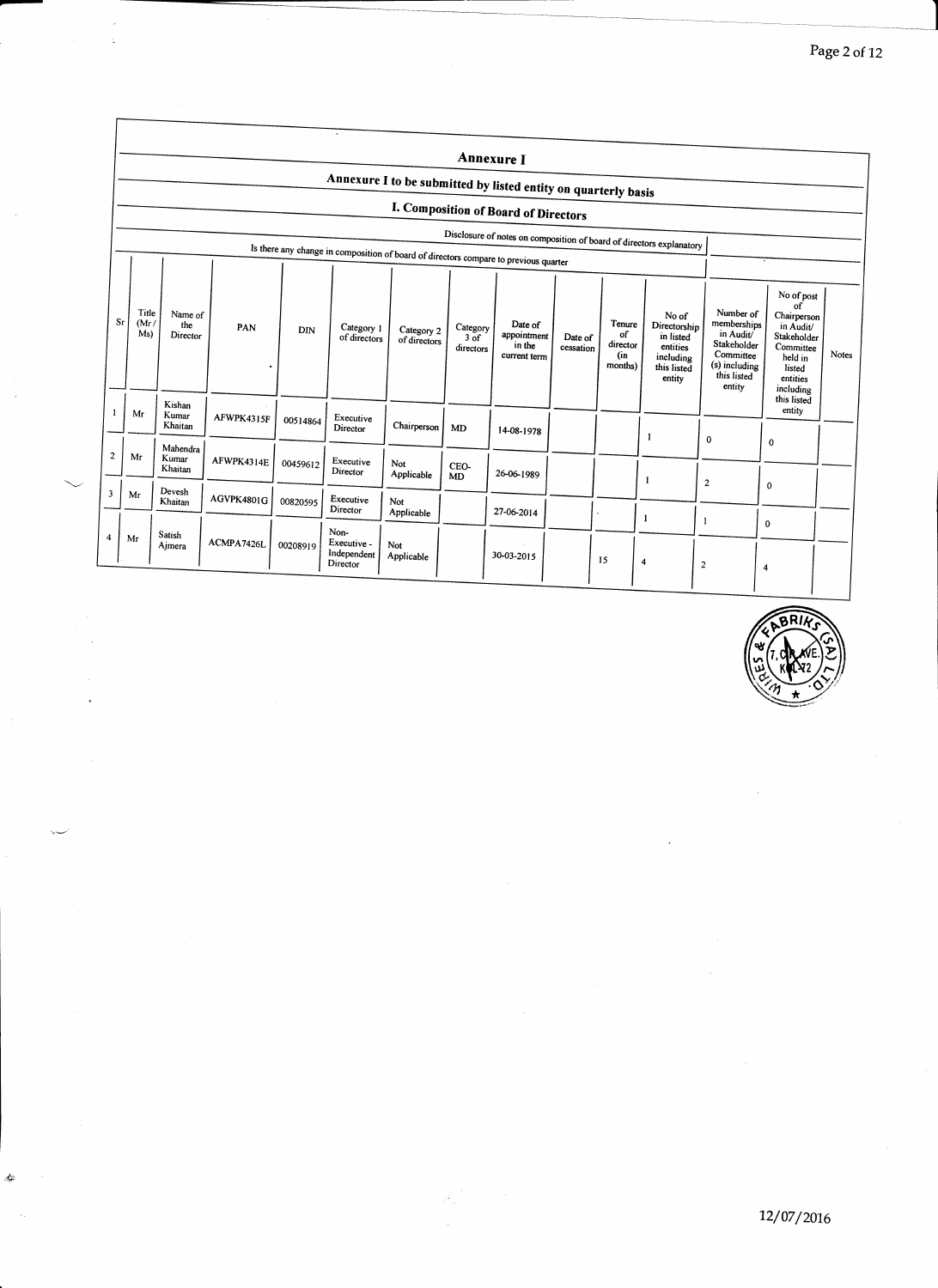|                | <b>Annexure I</b>                                              |                                      |            |            |                                                |                                 |                                 |                                                  |                      |                                            |                                                                                      |                                                                                                             |                                                                                                                                                 |       |
|----------------|----------------------------------------------------------------|--------------------------------------|------------|------------|------------------------------------------------|---------------------------------|---------------------------------|--------------------------------------------------|----------------------|--------------------------------------------|--------------------------------------------------------------------------------------|-------------------------------------------------------------------------------------------------------------|-------------------------------------------------------------------------------------------------------------------------------------------------|-------|
|                | Annexure I to be submitted by listed entity on quarterly basis |                                      |            |            |                                                |                                 |                                 |                                                  |                      |                                            |                                                                                      |                                                                                                             |                                                                                                                                                 |       |
|                |                                                                |                                      |            |            |                                                |                                 |                                 | I. Composition of Board of Directors             |                      |                                            |                                                                                      |                                                                                                             |                                                                                                                                                 |       |
| Sr             | Title<br>(Mr)<br>Ms)                                           | Name of the<br>Director              | PAN        | <b>DIN</b> | Category 1<br>of directors                     | Category<br>$2$ of<br>directors | Category<br>$3$ of<br>directors | Date of<br>appointment<br>in the<br>current term | Date of<br>cessation | Tenure<br>of<br>director<br>(in<br>months) | No of<br>Directorship<br>in listed<br>entities<br>including<br>this listed<br>entity | Number of<br>memberships<br>in Audit/<br>Stakeholder<br>Committee<br>(s) including<br>this listed<br>entity | No of post<br>of<br>Chairperson<br>in Audit/<br>Stakeholder<br>Committee<br>held in<br>listed<br>entities<br>including<br>this listed<br>entity | Notes |
| 5              | Mr                                                             | Mohan Lal<br>Bhagat                  | AECPB1102L | 00699750   | Non-<br>Executive -<br>Independent<br>Director | Not<br>Applicable               |                                 | 30-03-2015                                       |                      | 15                                         | 1                                                                                    | 1                                                                                                           | 0                                                                                                                                               |       |
| 6              | Mr                                                             | Dinkarrav<br>Durgashankar<br>Trivedi | ABDPT4807G | 00380306   | Non-<br>Executive -<br>Independent<br>Director | Not<br>Applicable               |                                 | 30-03-2015                                       |                      | 15                                         | $\overline{2}$                                                                       | $\overline{\mathbf{3}}$                                                                                     | 0                                                                                                                                               |       |
| $\overline{7}$ | Mr                                                             | Saroj<br>Khemka                      | AEYPK6493F | 00489838   | Non-<br>Executive -<br>Independent<br>Director | Not<br>Applicable               |                                 | 05-02-2015                                       |                      | 17                                         | 1                                                                                    | $\overline{\mathbf{c}}$                                                                                     | 0                                                                                                                                               |       |
| 8              | Mr                                                             | Subrata<br>Kumar Mitra               | ACPPM8147D | 00029961   | Non-<br>Executive -<br>Independent<br>Director | Not<br>Applicable               |                                 | 30-03-2015                                       |                      | 15                                         | 3                                                                                    | $\overline{2}$                                                                                              |                                                                                                                                                 |       |

k.

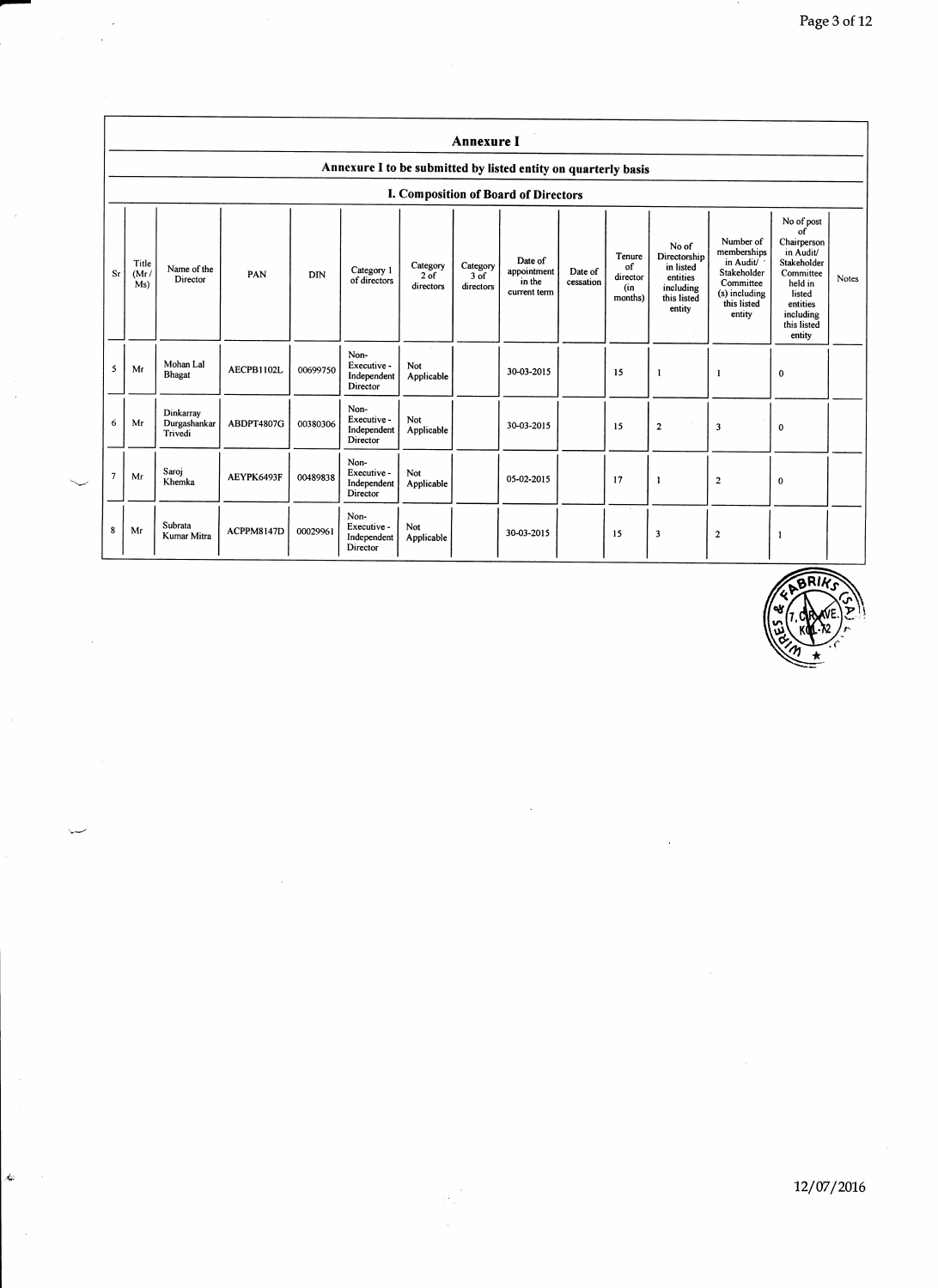|    |                                                                |                            |            |            |                                                       |                                 | <b>Annexure I</b>             |                                                  |                      |                                            |                                                                                      |                                                                                                             |                                                                                                                                                 |              |
|----|----------------------------------------------------------------|----------------------------|------------|------------|-------------------------------------------------------|---------------------------------|-------------------------------|--------------------------------------------------|----------------------|--------------------------------------------|--------------------------------------------------------------------------------------|-------------------------------------------------------------------------------------------------------------|-------------------------------------------------------------------------------------------------------------------------------------------------|--------------|
|    | Annexure I to be submitted by listed entity on quarterly basis |                            |            |            |                                                       |                                 |                               |                                                  |                      |                                            |                                                                                      |                                                                                                             |                                                                                                                                                 |              |
|    |                                                                |                            |            |            |                                                       |                                 |                               | I. Composition of Board of Directors             |                      |                                            |                                                                                      |                                                                                                             |                                                                                                                                                 |              |
| Sr | Title<br>(Mr)<br>Ms)                                           | Name<br>of the<br>Director | PAN        | <b>DIN</b> | Category 1<br>of directors                            | Category<br>$2$ of<br>directors | Category<br>3 of<br>directors | Date of<br>appointment<br>in the<br>current term | Date of<br>cessation | Tenure<br>of<br>director<br>(in<br>months) | No of<br>Directorship<br>in listed<br>entities<br>including<br>this listed<br>entity | Number of<br>memberships<br>in Audit/<br>Stakeholder<br>Committee<br>(s) including<br>this listed<br>entity | No of post<br>οf<br>Chairperson<br>in Audit/<br>Stakeholder<br>Committee<br>held in<br>listed<br>entities<br>including<br>this listed<br>entity | <b>Notes</b> |
| 9  | Ms                                                             | Pranika<br>Khaitan         | AVIPK7214P | 07062242   | Non-<br>Executive -<br>Non<br>Independent<br>Director | Not<br>Applicable               |                               | 05-02-2015                                       |                      |                                            |                                                                                      | $\mathbf 0$                                                                                                 | $\mathbf 0$                                                                                                                                     |              |

Ġ

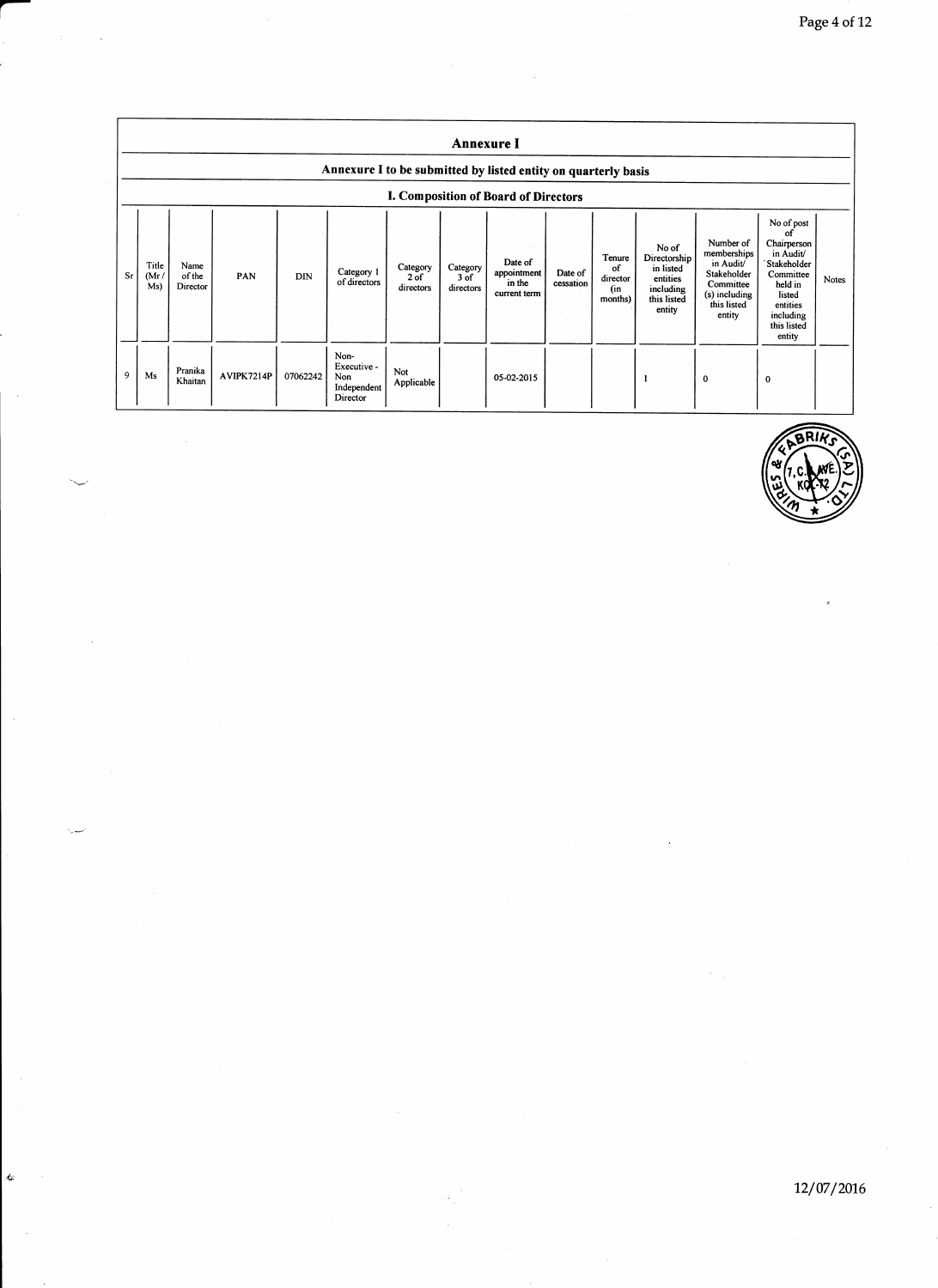|    |                                        |                                       | <b>Annexure 1</b>                                                            |                            |                            |
|----|----------------------------------------|---------------------------------------|------------------------------------------------------------------------------|----------------------------|----------------------------|
|    | <b>II. Composition of Committees</b>   |                                       |                                                                              |                            |                            |
|    |                                        |                                       | Disclosure of notes on composition of committees explanatory                 |                            |                            |
|    |                                        |                                       | Is there any change in composition of committees compare to previous quarter |                            |                            |
| Sr | Name Of Committee                      | Name of Committee<br>members          | Category 1 of directors                                                      | Category 2 of<br>directors | Name of other<br>committee |
|    | <b>Audit Committee</b>                 | Mr. Subrata Kumar Mitra               | Non-Executive -<br><b>Independent Director</b>                               | Chairperson                |                            |
| 2  | <b>Audit Committee</b>                 | Mr. Dinkarray<br>Durgashankar Trivedi | Non-Executive -<br><b>Independent Director</b>                               | Member                     |                            |
| 3  | <b>Audit Committee</b>                 | Mr. Satish Ajmera                     | Non-Executive -<br><b>Independent Director</b>                               | Member                     |                            |
| 4  | <b>Audit Committee</b>                 | Mr. Mohan Lal Bhagat                  | Non-Executive -<br><b>Independent Director</b>                               | Member                     |                            |
| 5  | <b>Audit Committee</b>                 | Mr. Saroj Khemka                      | Non-Executive -<br><b>Independent Director</b>                               | Member                     |                            |
| 6  | <b>Audit Committee</b>                 | Mr. Mahendra Kumar<br>Khaitan         | <b>Executive Director</b>                                                    | Member                     |                            |
| 7  | Stakeholders Relationship<br>Committee | Mr. Satish Ajmera                     | Non-Executive -<br><b>Independent Director</b>                               | Chairperson                |                            |
| 8  | Stakeholders Relationship<br>Committee | Mr. Subrata Kumar Mitra               | Non-Executive -<br><b>Independent Director</b>                               | Member                     |                            |
| 9  | Stakeholders Relationship<br>Committee | Mr. Saroj Khemka                      | Non-Executive -<br><b>Independent Director</b>                               | Member                     |                            |
| 10 | Stakeholders Relationship<br>Committee | Mr. Mahendra Kumar<br>Khaitan         | <b>Executive Director</b>                                                    | Member                     |                            |

t.

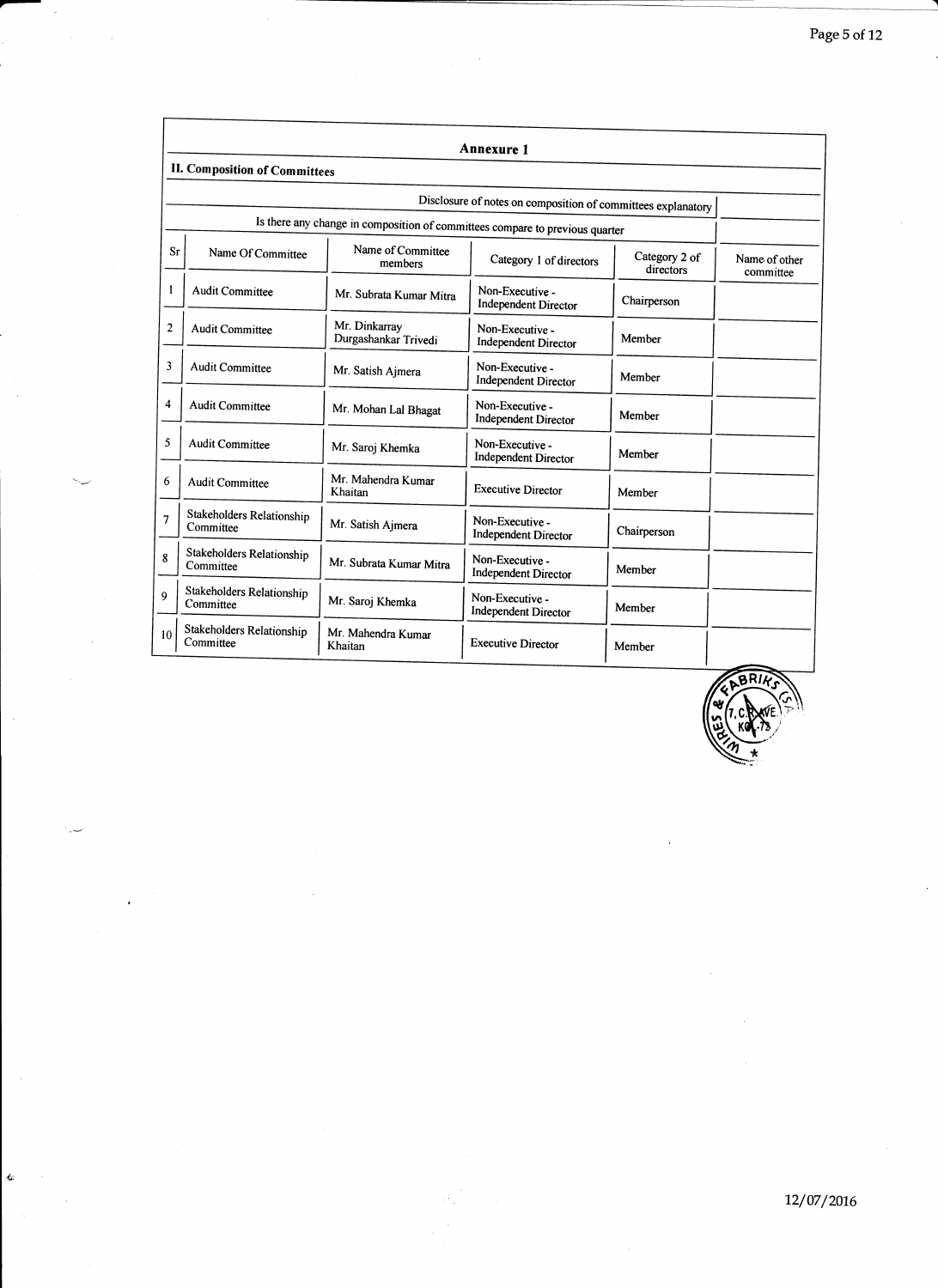|    |                                                     |                                       | <b>Annexure 1</b>                              |                            |                             |
|----|-----------------------------------------------------|---------------------------------------|------------------------------------------------|----------------------------|-----------------------------|
|    | <b>II. Composition of Committees</b>                |                                       |                                                |                            |                             |
| Sr | Name Of Committee                                   | Name of Committee<br>members          | Category 1 of directors                        | Category 2 of<br>directors | Name of other<br>committee  |
| 11 | Stakeholders Relationship<br>Committee              | Mr. Devesh Khaitan                    | <b>Executive Director</b>                      | Member                     | $\mathbf{z} = \mathbf{z}$ . |
| 12 | Nomination and remuneration<br>committee            | Mr. Saroj Khemka                      | Non-Executive -<br><b>Independent Director</b> | Chairperson                |                             |
| 13 | Nomination and remuneration<br>committee            | Mr. Mohan Lal Bhagat                  | Non-Executive -<br>Independent Director        | Member                     |                             |
| 14 | Nomination and remuneration<br>committee            | Mr. Dinkarray<br>Durgashankar Trivedi | Non-Executive -<br><b>Independent Director</b> | Member                     |                             |
| 15 | Corporate Social<br><b>Responsibility Committee</b> | Mr. Mahendra Kumar<br>Khaitan         | <b>Executive Director</b>                      | Chairperson                |                             |
| 16 | Corporate Social<br><b>Responsibility Committee</b> | Mr. Devesh Khaitan                    | <b>Executive Director</b>                      | Member                     |                             |
| 17 | Corporate Social<br><b>Responsibility Committee</b> | Mr. Mohan Lal Bhagat                  | Non-Executive -<br>Independent Director        | Member                     |                             |

Ġ

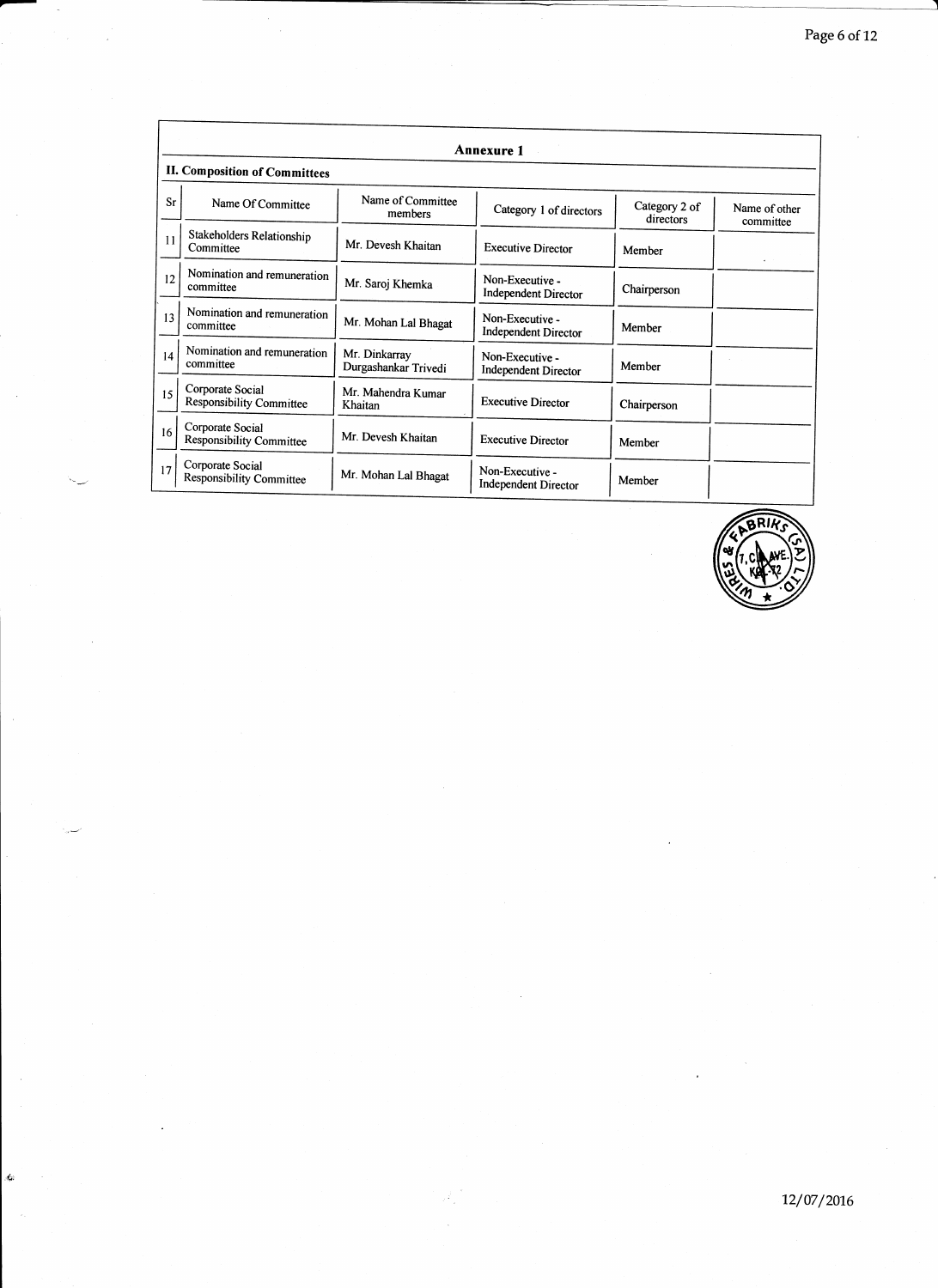|    | Annexure 1                                             | <b>Annexure 1</b>                                                |                                             |
|----|--------------------------------------------------------|------------------------------------------------------------------|---------------------------------------------|
|    | III. Meeting of Board of Directors                     |                                                                  |                                             |
|    |                                                        | Disclosure of notes on meeting of board of directors explanatory |                                             |
| Sr | Date(s) of meeting (if any) in the<br>previous quarter | Date(s) of meeting (if any) in the<br>current quarter            | Maximum gap between any two consecutive (in |
|    | 12-02-2016                                             |                                                                  | number of days)                             |
| 2  |                                                        | 25-05-2016                                                       | 102                                         |

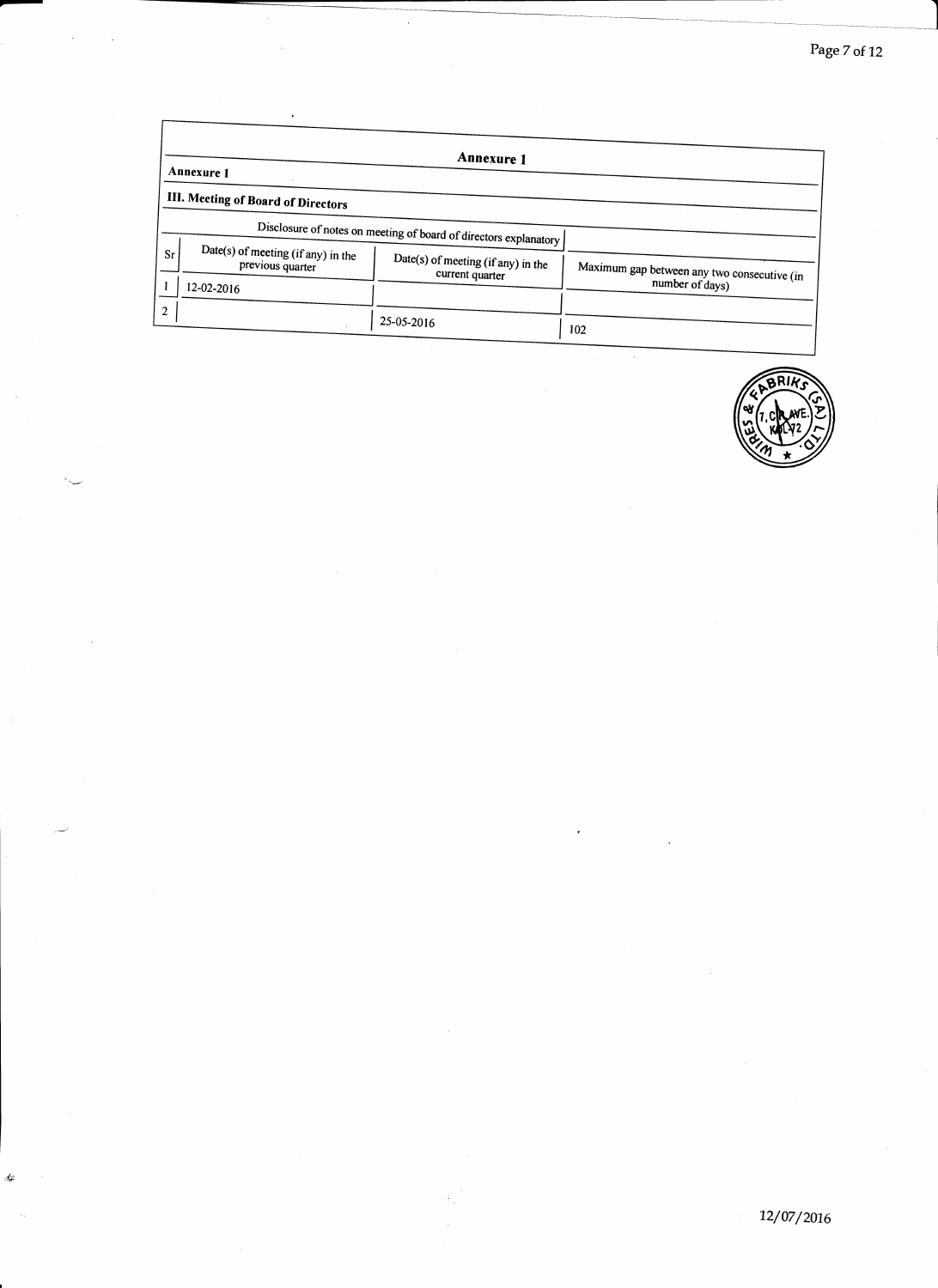|              |                                                  |                                                                   |                                                     | <b>Annexure 1</b>                         |                                                                      |                                                                               |
|--------------|--------------------------------------------------|-------------------------------------------------------------------|-----------------------------------------------------|-------------------------------------------|----------------------------------------------------------------------|-------------------------------------------------------------------------------|
|              | IV. Meeting of Committees                        |                                                                   |                                                     |                                           |                                                                      |                                                                               |
|              |                                                  |                                                                   |                                                     |                                           | Disclosure of notes on meeting of committees explanatory             |                                                                               |
| Sr           | Name of<br>Committee                             | Date(s) of meeting<br>of the committee in<br>the relevant quarter | Whether<br>requirement of<br>Quorum met<br>(Yes/No) | Requirement of<br>Quorum met<br>(details) | Date(s) of meeting<br>of the committee in<br>the previous<br>quarter | Maximum gap between<br>any two consecutive<br>meetings (in number of<br>days) |
|              | <b>Audit Committee</b>                           | 25-05-2016                                                        | Yes                                                 |                                           | 12-02-2016                                                           | 102                                                                           |
| $\mathbf{2}$ | Nomination and<br>remuneration<br>committee      | 25-05-2016                                                        | Yes                                                 |                                           |                                                                      |                                                                               |
| 3            | <b>Stakeholders</b><br>Relationship<br>Committee | 25-05-2016                                                        | Yes                                                 |                                           |                                                                      |                                                                               |
| 4            | Corporate Social<br>Responsibility<br>Committee  | 25-05-2016                                                        | Yes                                                 |                                           |                                                                      |                                                                               |

 $\dot{\mathbf{x}}$ 

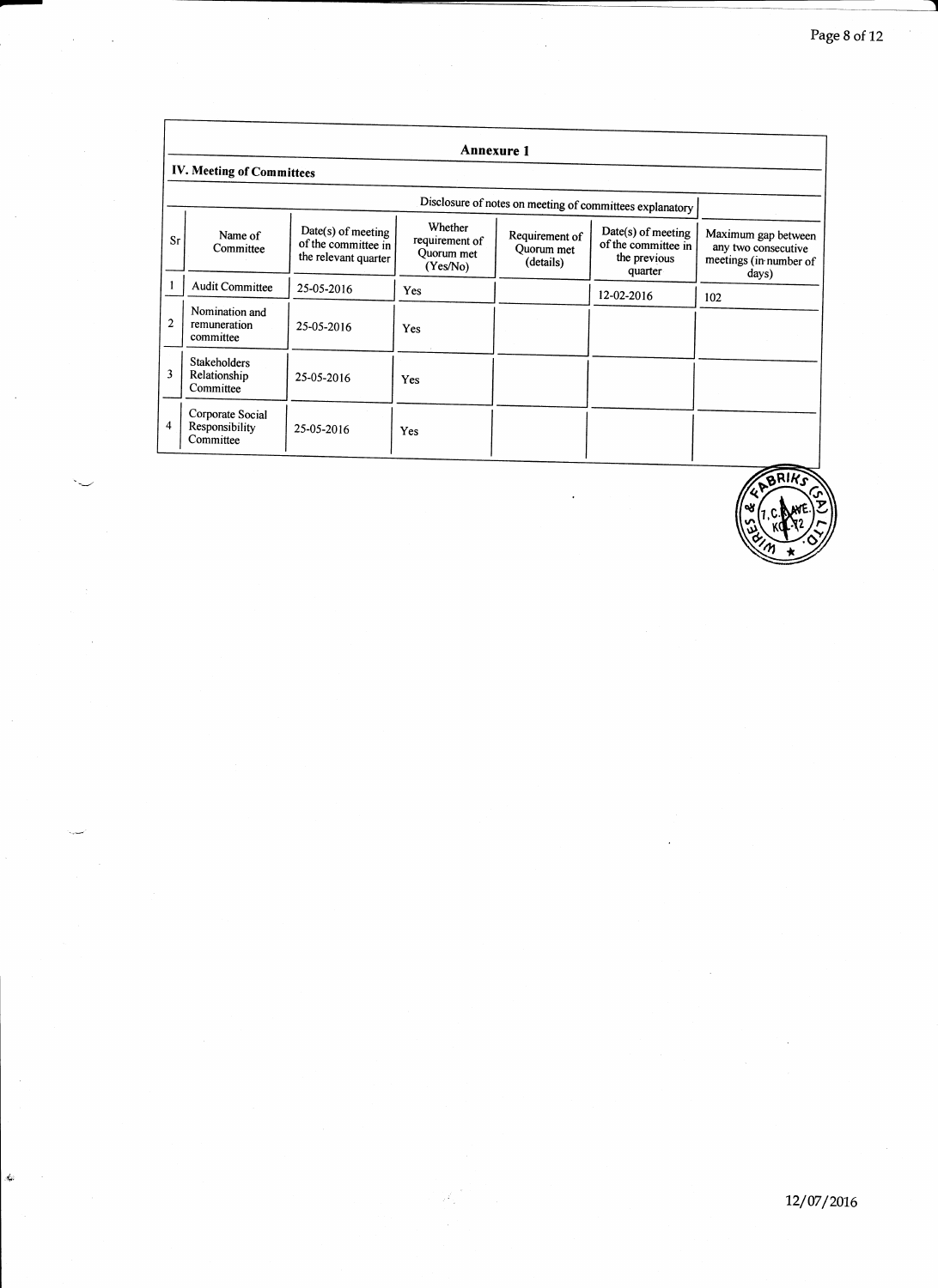|    | <b>Annexure 1</b>                                                                                         |                                  |                                                                    |  |  |  |  |
|----|-----------------------------------------------------------------------------------------------------------|----------------------------------|--------------------------------------------------------------------|--|--|--|--|
|    | V. Related Party Transactions                                                                             |                                  |                                                                    |  |  |  |  |
| Sr | Subject                                                                                                   | Compliance status<br>(Yes/No/NA) | If status is "No" details of non-<br>compliance may be given here. |  |  |  |  |
|    | Whether prior approval of audit committee obtained                                                        | Yes                              |                                                                    |  |  |  |  |
|    | Whether shareholder approval obtained for material RPT                                                    | <b>NA</b>                        |                                                                    |  |  |  |  |
| 3  | Whether details of RPT entered into pursuant to omnibus<br>approval have been reviewed by Audit Committee | Yes                              |                                                                    |  |  |  |  |

k.

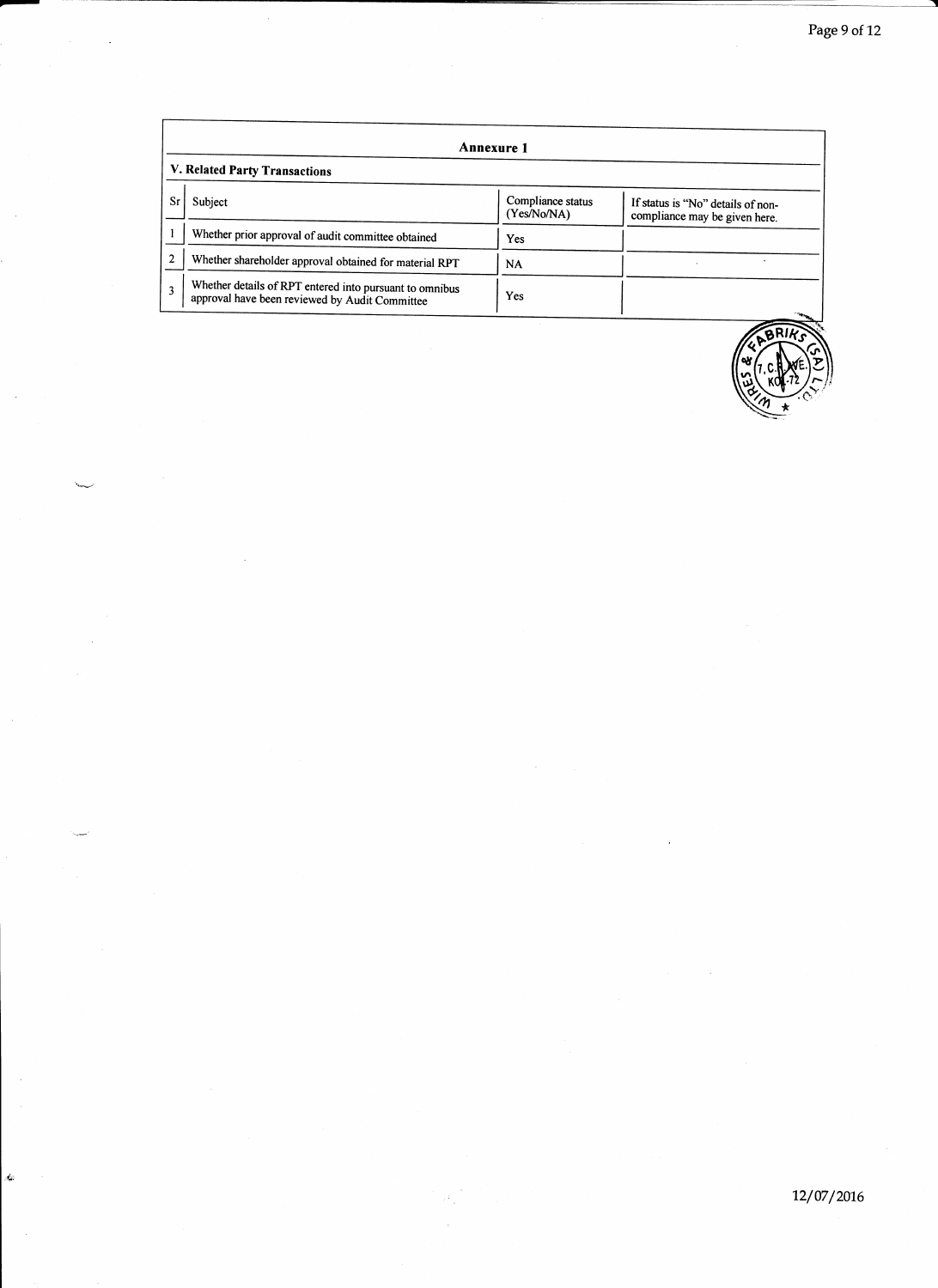| <b>Annexure 1</b> |                                                                                                                                                                                                                                                                                                                                                                                                                                                                                                                                                                                                                                                                                                                                                                                                                                                                                                                                                                                                                                                                                                                                                                                                                                                                                                                                                                                                |
|-------------------|------------------------------------------------------------------------------------------------------------------------------------------------------------------------------------------------------------------------------------------------------------------------------------------------------------------------------------------------------------------------------------------------------------------------------------------------------------------------------------------------------------------------------------------------------------------------------------------------------------------------------------------------------------------------------------------------------------------------------------------------------------------------------------------------------------------------------------------------------------------------------------------------------------------------------------------------------------------------------------------------------------------------------------------------------------------------------------------------------------------------------------------------------------------------------------------------------------------------------------------------------------------------------------------------------------------------------------------------------------------------------------------------|
|                   |                                                                                                                                                                                                                                                                                                                                                                                                                                                                                                                                                                                                                                                                                                                                                                                                                                                                                                                                                                                                                                                                                                                                                                                                                                                                                                                                                                                                |
| Sr<br>Subject     |                                                                                                                                                                                                                                                                                                                                                                                                                                                                                                                                                                                                                                                                                                                                                                                                                                                                                                                                                                                                                                                                                                                                                                                                                                                                                                                                                                                                |
|                   | Compliance status<br>(Yes/N <sub>0</sub> )                                                                                                                                                                                                                                                                                                                                                                                                                                                                                                                                                                                                                                                                                                                                                                                                                                                                                                                                                                                                                                                                                                                                                                                                                                                                                                                                                     |
|                   |                                                                                                                                                                                                                                                                                                                                                                                                                                                                                                                                                                                                                                                                                                                                                                                                                                                                                                                                                                                                                                                                                                                                                                                                                                                                                                                                                                                                |
|                   | Yes                                                                                                                                                                                                                                                                                                                                                                                                                                                                                                                                                                                                                                                                                                                                                                                                                                                                                                                                                                                                                                                                                                                                                                                                                                                                                                                                                                                            |
|                   | Yes                                                                                                                                                                                                                                                                                                                                                                                                                                                                                                                                                                                                                                                                                                                                                                                                                                                                                                                                                                                                                                                                                                                                                                                                                                                                                                                                                                                            |
|                   | Yes                                                                                                                                                                                                                                                                                                                                                                                                                                                                                                                                                                                                                                                                                                                                                                                                                                                                                                                                                                                                                                                                                                                                                                                                                                                                                                                                                                                            |
|                   |                                                                                                                                                                                                                                                                                                                                                                                                                                                                                                                                                                                                                                                                                                                                                                                                                                                                                                                                                                                                                                                                                                                                                                                                                                                                                                                                                                                                |
|                   | Yes                                                                                                                                                                                                                                                                                                                                                                                                                                                                                                                                                                                                                                                                                                                                                                                                                                                                                                                                                                                                                                                                                                                                                                                                                                                                                                                                                                                            |
|                   | NA                                                                                                                                                                                                                                                                                                                                                                                                                                                                                                                                                                                                                                                                                                                                                                                                                                                                                                                                                                                                                                                                                                                                                                                                                                                                                                                                                                                             |
|                   |                                                                                                                                                                                                                                                                                                                                                                                                                                                                                                                                                                                                                                                                                                                                                                                                                                                                                                                                                                                                                                                                                                                                                                                                                                                                                                                                                                                                |
|                   | <b>Yes</b>                                                                                                                                                                                                                                                                                                                                                                                                                                                                                                                                                                                                                                                                                                                                                                                                                                                                                                                                                                                                                                                                                                                                                                                                                                                                                                                                                                                     |
|                   | Yes                                                                                                                                                                                                                                                                                                                                                                                                                                                                                                                                                                                                                                                                                                                                                                                                                                                                                                                                                                                                                                                                                                                                                                                                                                                                                                                                                                                            |
|                   | Yes                                                                                                                                                                                                                                                                                                                                                                                                                                                                                                                                                                                                                                                                                                                                                                                                                                                                                                                                                                                                                                                                                                                                                                                                                                                                                                                                                                                            |
|                   | <b>VI. Affirmations</b><br>The composition of Board of Directors is in terms of SEBI (Listing obligations and disclosure requirements)<br>The composition of the following committees is in terms of SEBI(Listing obligations and disclosure<br>requirements) Regulations, 2015 a. Audit Committee<br>The composition of the following committees is in terms of SEBI(Listing obligations and disclosure<br>requirements) Regulations, $2015$ b. Nomination & remuneration committee<br>The composition of the following committees is in terms of SEBI(Listing obligations and disclosure<br>requirements) Regulations, 2015. c. Stakeholders relationship committee<br>The composition of the following committees is in terms of SEBI(Listing obligations and disclosure<br>requirements) Regulations, 2015. d. Risk management committee (applicable to the top 100 listed entities)<br>The committee members have been made aware of their powers, role and responsibilities as specified in SEBI<br>(Listing obligations and disclosure requirements) Regulations, 2015.<br>The meetings of the board of directors and the above committees have been conducted in the manner as<br>specified in SEBI (Listing obligations and disclosure requirements) Regulations, 2015.<br>This report and/or the report submitted in the previous quarter has been placed before Board of Directors. |

 $\bar{z}$ 

 $\hat{A}^{\mu}_{\mu}$ 

J,